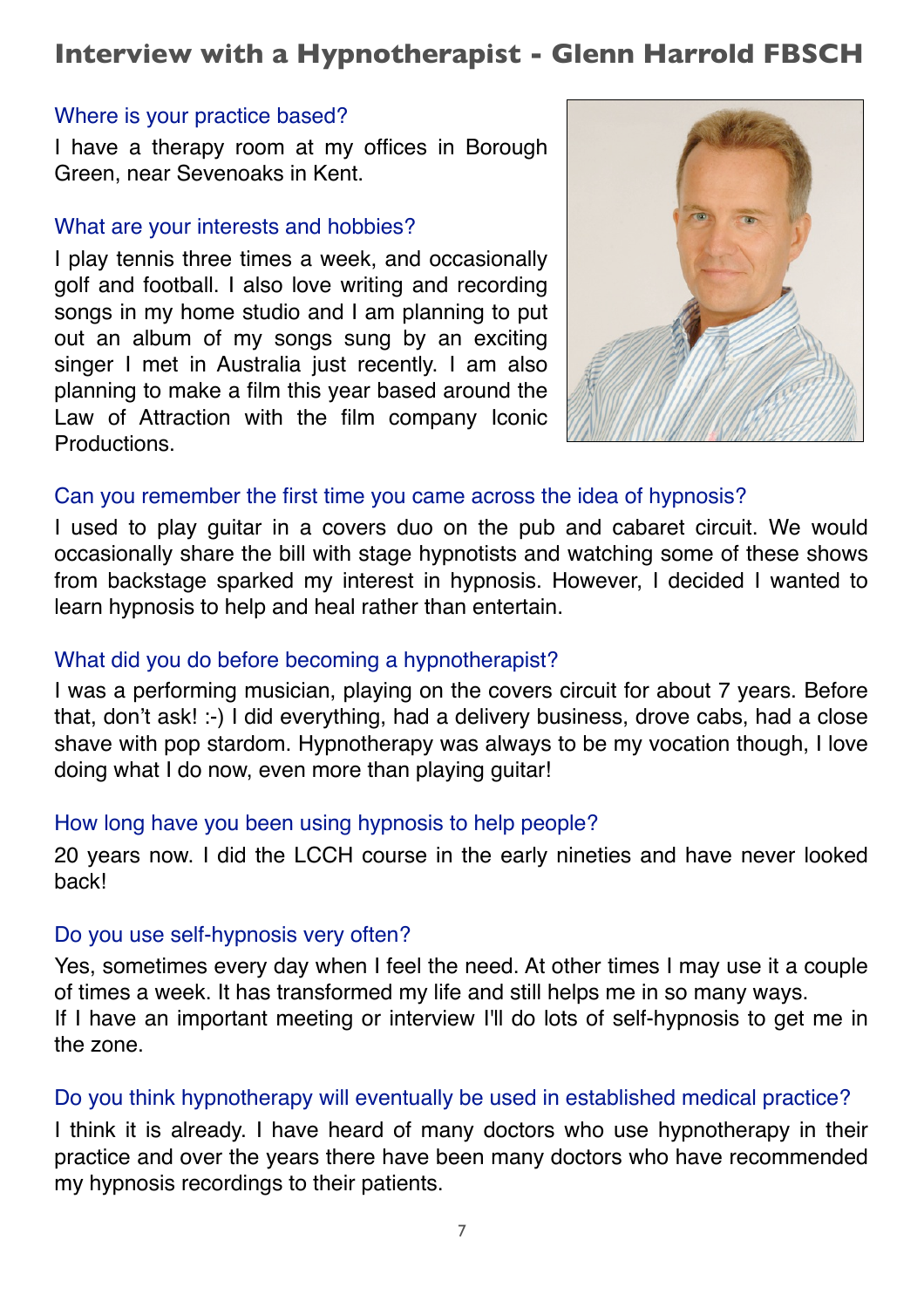# Do you have your own theory about how hypnosis works, or a favourite explanation from the commonly accepted explanations?

Hypnosis works when a person's mind is focussed. It is that simple. Hypnosis is a focussed state of attention and when people focus their mind, they experience hypnosis. In a state of hypnosis they can overcome problems and draw out their true potential. Think of the documented cases of mothers who summon super human strength to lift a car off their child who is

trapped. These cases demonstrate the potential we have when we enter hypnosis.

#### Have you had any material published?

I have had 7 books published by Orion here in the UK, which have been released worldwide. I recently got back from Australia and was delighted to see my latest book 'The Answer' in all the major chain stores there. I have also had over 60 CDs/Downloads and Apps published by my own company Diviniti Publishing, Orion and BBC Audiobooks. I have sold 150,000 books and over 2 million audios now.



#### Do you use background music in your hypnotherapy sessions?

Not in the one to one sessions but I do on my recordings where I use sound frequencies and keys that induce certain states and enhance the trance process.

# Do you think clothing is important? What do you typically wear for a hypnotherapy session?

I always wear smart clothes for sessions. Appearance and professionalism are key ingredients for a good session.

# Have you had a humorous incident / outcome from therapy?

Back in the early nineties when I was starting out I persuaded a local paper to run an editorial story promoting me and my new practice. The journalist who interviewed me was a bit naïve and refused to look me in the eye in case "I hypnotised her". Because of her misunderstanding of hypnosis I was concerned that the story would be negative.

However, I need not have worried as the following weeks front-page headline read "HYPNOTIST COMES TO SHEERNESS!!" Below this they used a picture of me in my suit, staring straight into the camera with wide staring eyes and a red glint in each eye.